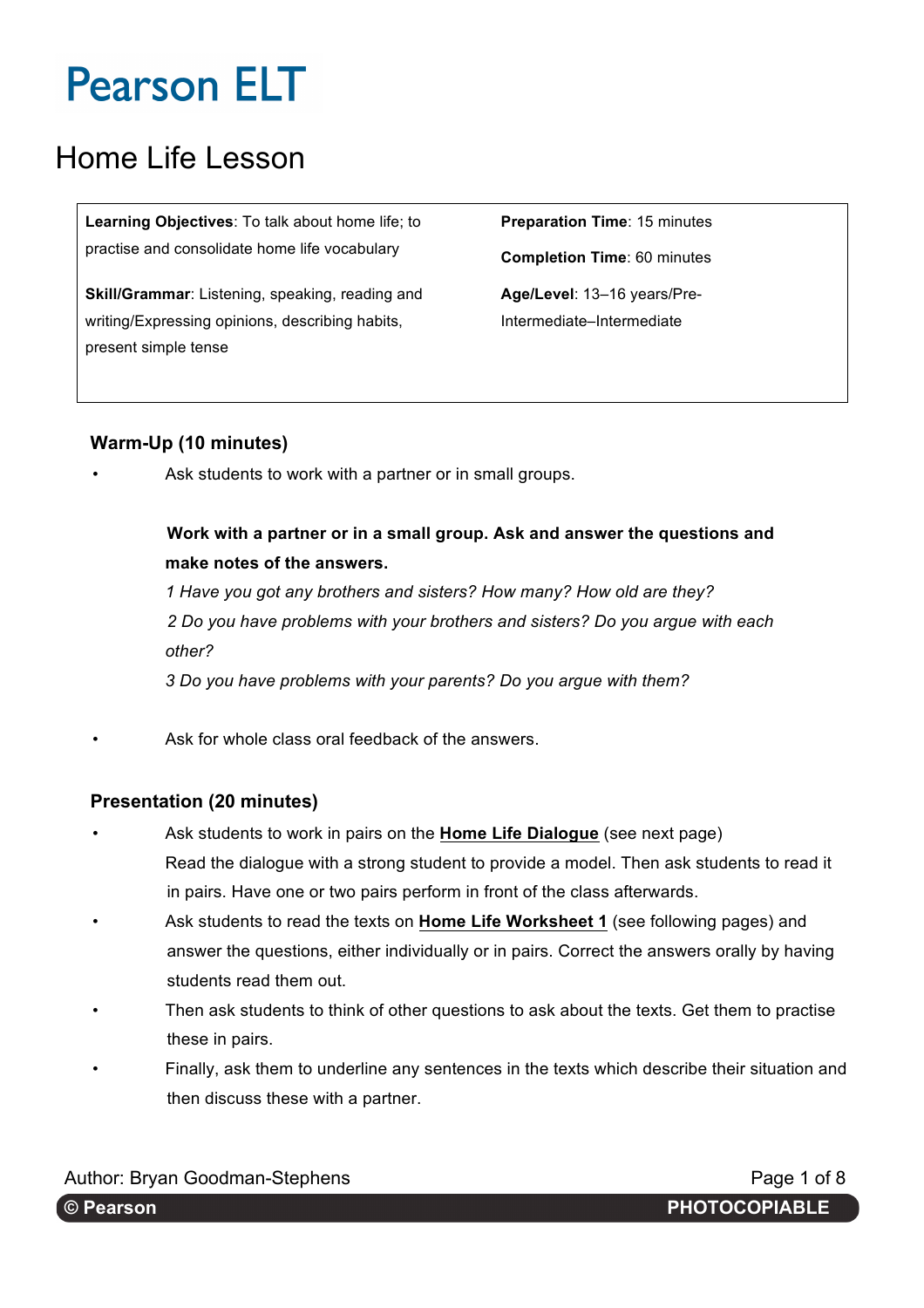## Home Life Lesson

### **Home Life Dialogue**

#### **Decide where the questions from the box fit in the interview.**

**Do you get on well with your younger brother? Do you see them often? Have you got any brothers or sisters? What do you do together?** And do you get on well with your parents? How old is he? **Can I ask you some questions?**

| Interviewer: | Excuse me, I'm doing a survey on life at home for students at this school. It's  |  |  |  |  |  |  |
|--------------|----------------------------------------------------------------------------------|--|--|--|--|--|--|
|              |                                                                                  |  |  |  |  |  |  |
| Student:     | A lot of questions?                                                              |  |  |  |  |  |  |
| Interviewer: | No, just a few.                                                                  |  |  |  |  |  |  |
| Student:     | OK then.                                                                         |  |  |  |  |  |  |
| Interviewer: |                                                                                  |  |  |  |  |  |  |
| Student:     | I've got a brother.                                                              |  |  |  |  |  |  |
| Interviewer: |                                                                                  |  |  |  |  |  |  |
| Student:     | He's seven-years old.                                                            |  |  |  |  |  |  |
| Interviewer: |                                                                                  |  |  |  |  |  |  |
| Student:     | Yes, I get on very well with him. I play with him. We do quite a lot of things   |  |  |  |  |  |  |
|              | together.                                                                        |  |  |  |  |  |  |
| Interviewer: |                                                                                  |  |  |  |  |  |  |
| Student:     | We go swimming and we go for walks.                                              |  |  |  |  |  |  |
| Interviewer: |                                                                                  |  |  |  |  |  |  |
| Student:     | Yes, I get on very well with my parents. We're a very close family. I also get   |  |  |  |  |  |  |
|              | on really well with my grandparents.                                             |  |  |  |  |  |  |
| Interviewer: |                                                                                  |  |  |  |  |  |  |
| Student:     | Yes, we visit them once a week and they come round to us on Saturday for dinner. |  |  |  |  |  |  |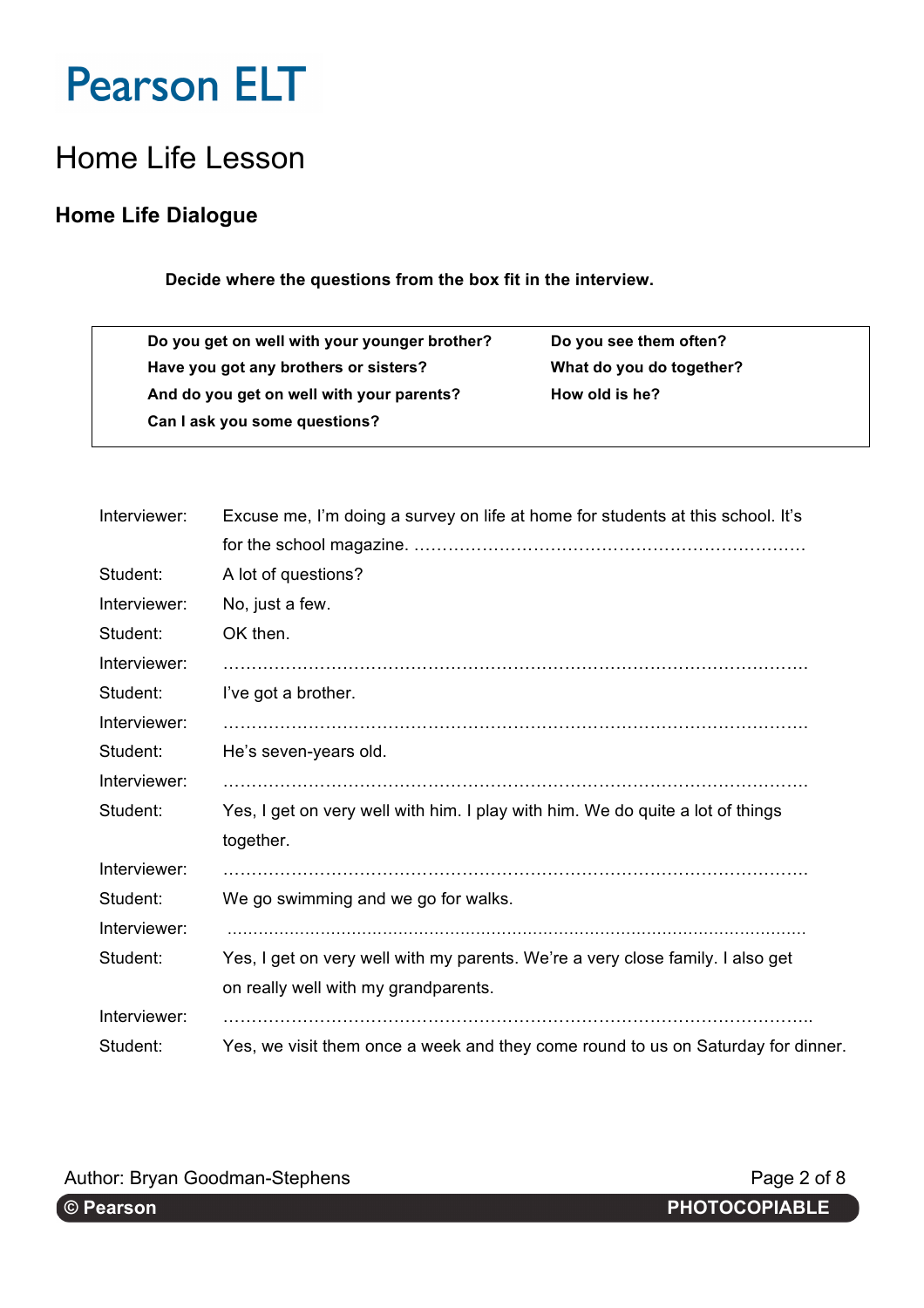## Home Life Lesson

### **Home Life Dialogue Answer Key:**

| Interviewer: | Excuse me, I'm doing a survey on life at home for students at this school. It's  |  |  |  |  |  |  |
|--------------|----------------------------------------------------------------------------------|--|--|--|--|--|--|
|              | for the school magazine. Can I ask you some questions?                           |  |  |  |  |  |  |
| Student:     | A lot of questions?                                                              |  |  |  |  |  |  |
| Interviewer: | No, just a few.                                                                  |  |  |  |  |  |  |
| Student:     | OK then.                                                                         |  |  |  |  |  |  |
| Interviewer: | Have you got any brothers or sisters?                                            |  |  |  |  |  |  |
| Student:     | I've got a brother.                                                              |  |  |  |  |  |  |
| Interviewer: | How old is he?                                                                   |  |  |  |  |  |  |
| Student:     | He's seven-years old.                                                            |  |  |  |  |  |  |
| Interviewer: | Do you get on well with your younger brother?                                    |  |  |  |  |  |  |
| Student:     | Yes, I get on very well with him. I play with him. We do quite a lot of things   |  |  |  |  |  |  |
|              | together.                                                                        |  |  |  |  |  |  |
| Interviewer: | What do you do together?                                                         |  |  |  |  |  |  |
| Student:     | We go swimming and we go for walks.                                              |  |  |  |  |  |  |
| Interviewer: | And do you get on well with your parents?                                        |  |  |  |  |  |  |
| Student:     | Yes, I get on very well with my parents. We're a very close family. I also get   |  |  |  |  |  |  |
|              | on really well with my grandparents.                                             |  |  |  |  |  |  |
| Interviewer: | Do you see them often?                                                           |  |  |  |  |  |  |
| Student:     | Yes, we visit them once a week and they come round to us on Saturday for dinner. |  |  |  |  |  |  |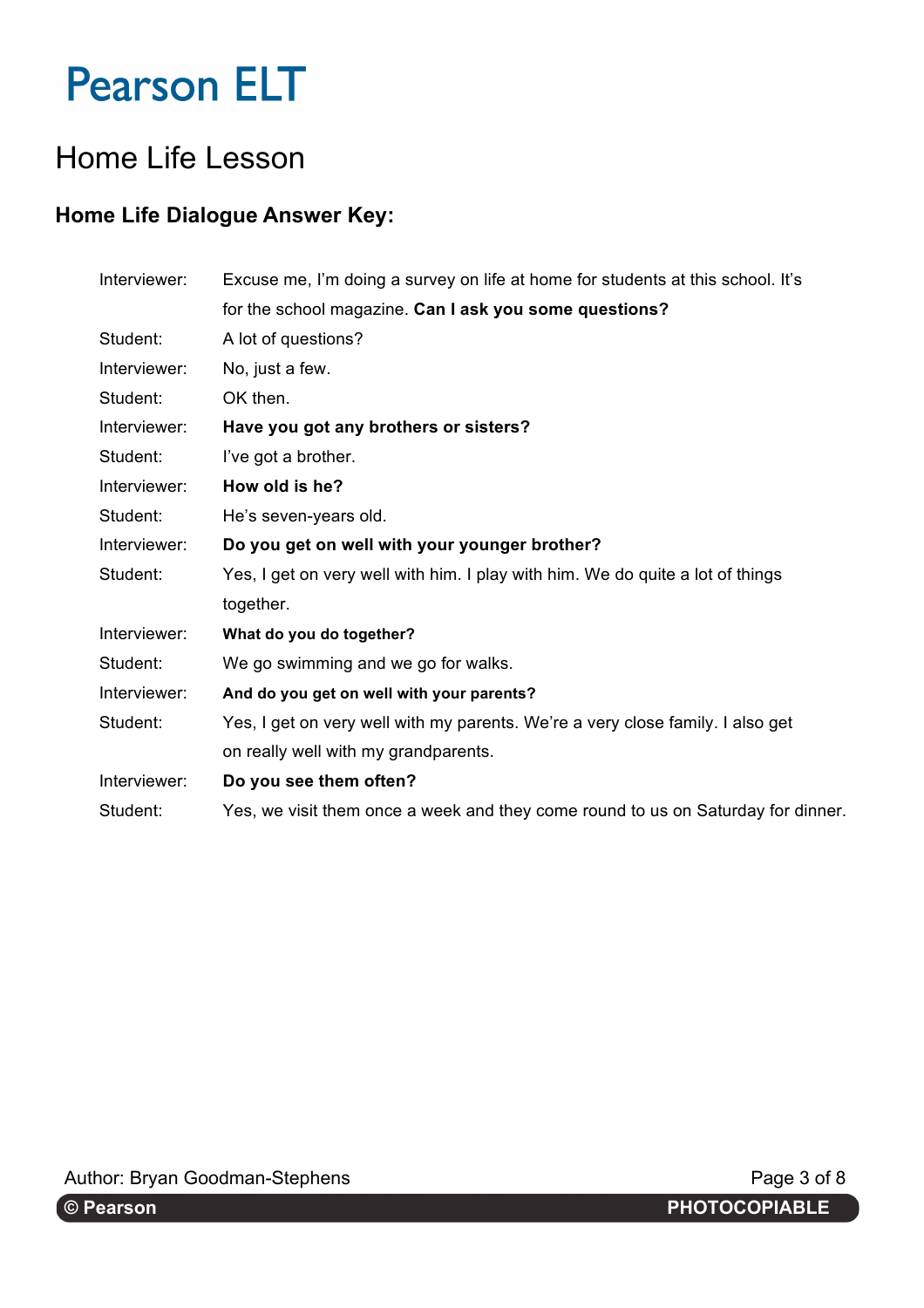## Home Life Lesson

### **Home Life Worksheet 1**

#### **1 Read the texts and answer these questions.**

- 1 Who has strict parents?
- 2 Who has a young well-dressed mother?
- 3 Who lives with her father at the weekend?
- 4 Who has a mum who listens to her?
- 5 Who has a father who likes the countryside?
- 6 Who has friends to stay at the weekend?

#### **Molly**

My parents are very strict and they don't let me stay out after ten o'clock during the week. They say I must go to bed early so that I'm not tired for school. I think they're right really, but sometimes it drives me mad! It's a big problem if my friends are going out to the cinema or to a cafe during the week, or if someone invites me round to their house. At the weekends it's OK. I can stay out until midnight or I can have one or two friends come to my house and sleep over.

#### **Jacky**

I live with my mum and we get on well together. She is more like a friend really than a mother. She looks quite young as well and always dresses nicely. I can talk to her about anything. She just listens and only offers advice if I ask for it. She's not one of those people who thinks she knows everything. My friends think she's an amazing mum! I think some of them are quite envious.

#### **Dorit**

I live with my mum during the week and with my dad at the weekend. The arrangement works out really well. In fact, I get the best of both worlds! My mum's cooking is better than my dad's – but he's getting better and anyway he always makes an effort. I spend a lot of time at home with my mum. We enjoy just chatting to one another. On Saturday and Sunday my dad and I tend to go out and do things. He particularly likes spending time in the countryside.

**2 Read the texts again and underline any sentences which describe your situation at home. Then share experiences with a partner.**

Author: Bryan Goodman-Stephens **Page 4 of 8** Author: Page 4 of 8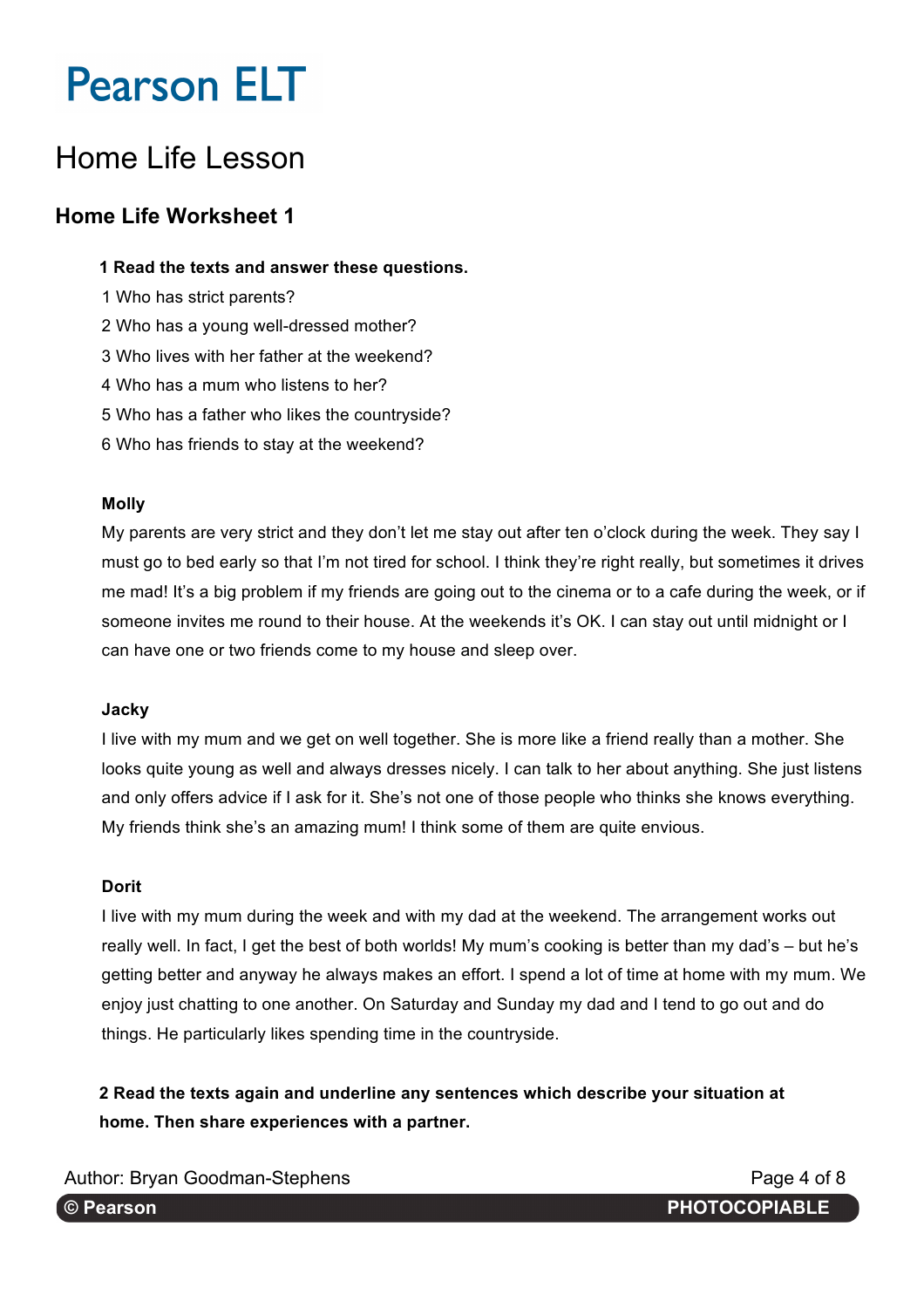## Home Life Lesson

#### **Home Life Worksheet 1 Answer Key:**

| 1 Who has strict parents?                     | Molly |
|-----------------------------------------------|-------|
| 2 Who has a young well-dressed mother?        | Jacky |
| 3 Who lives with her father at the weekend?   | Dorit |
| 4 Who has a mom who listens to her?           | Jacky |
| 5 Who has a father who likes the countryside? | Dorit |

6 Who has friends to stay at the weekend? *Molly*

#### **Practice (20 minutes)**

- For further consolidation ask students to complete the texts on **Home Life Worksheet 2** (see next page) using the adjectives from the box.
- Then ask them to practise reading the texts out loud to a partner. Once they are confident, one or two students might like to perform in front of the class.
- Finally, have students write about their own home life (real or imaginary), using the models on **Home Life Worksheet 1** and **Home Life Worksheet 2** as a guide.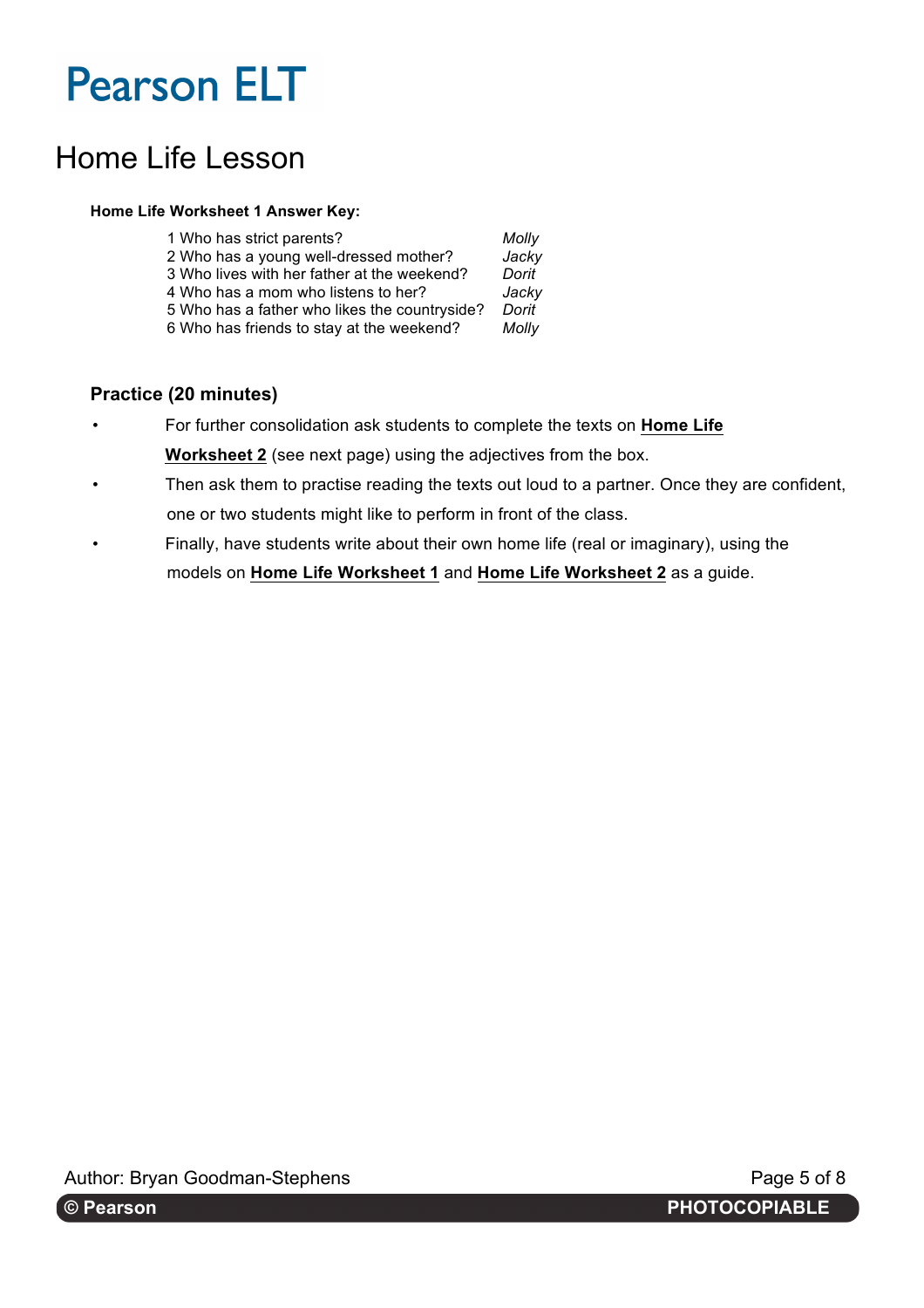## Home Life Lesson

### **Home Life Worksheet 2**

#### **1 Read the texts and fill in the gaps with the adjectives from the box.**

| brilliant lucky same cool older nice loud silly only young |  |  |  |  |  |
|------------------------------------------------------------|--|--|--|--|--|
|                                                            |  |  |  |  |  |

#### **Mary**

I live with my grandmother now. She's got a really **Fig. 1.1.** flat in the centre of town not far from school. She's quite a \_\_\_\_\_\_\_\_ gran and she looks quite \_\_\_\_\_\_\_\_. When we're out together a lot of people think she's my mum. That pleases her a lot! We get on really well together. I can have lots of friends round and if we play \_\_\_\_\_\_\_\_\_ music it's no problem. I think I'm very \_\_\_\_\_\_\_.

#### **Tammy**

I share a room with my sister. We have quite a lot of arguments about things, but generally we get on well together. We are about the \_\_\_\_\_\_\_ size, so we can share each other's clothes. We can also listen to each other's CDs and watch each other's films on DVD. That is \_\_\_\_\_\_\_\_! The \_\_\_\_\_\_\_\_ big problem is when we both want to have friends round at the same time!

*2 Now write about your home life (or about your imaginary home life).*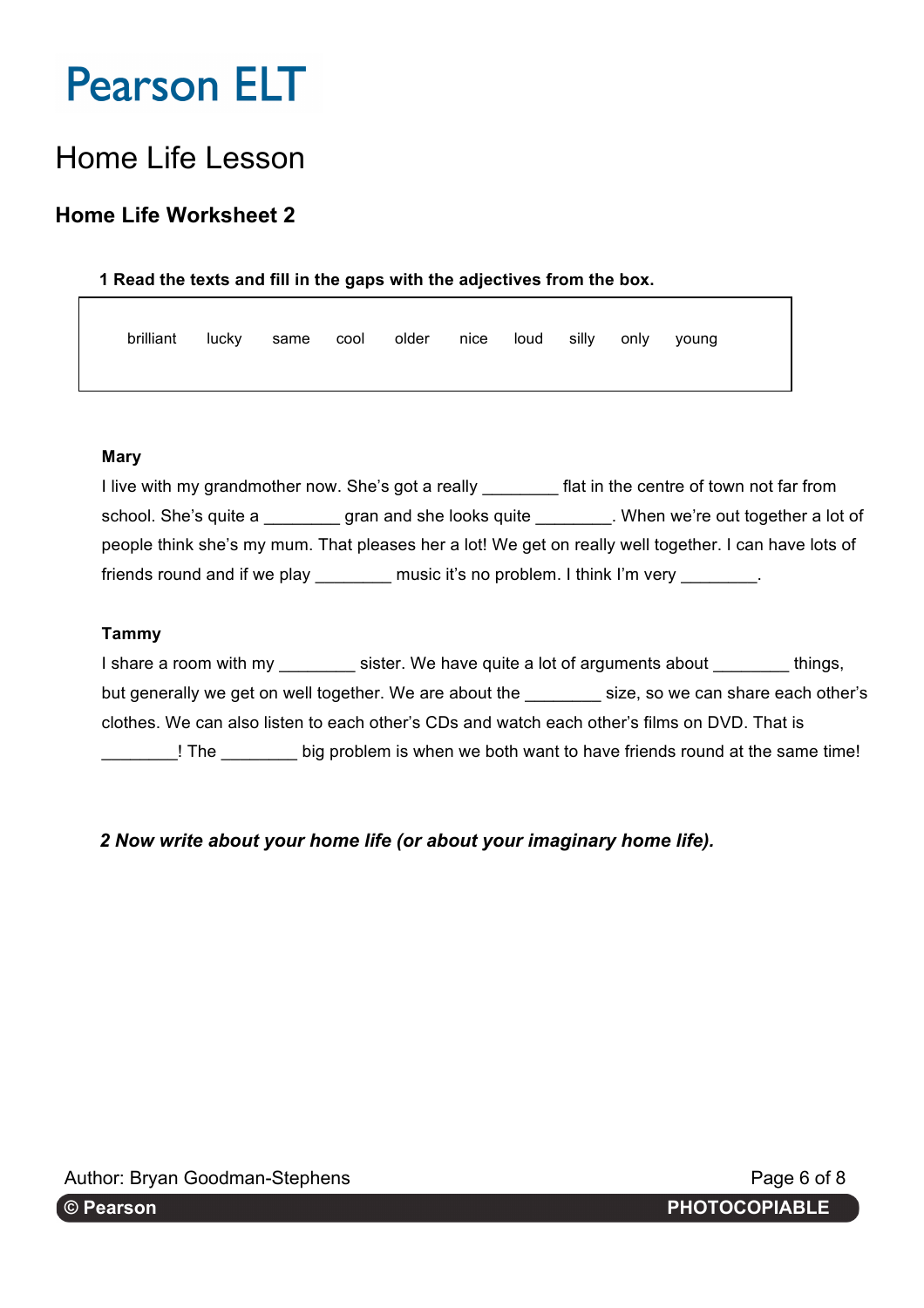## Home Life Lesson

#### **Home Life Worksheet 2 Answer Key:**

#### **Mary**

I live with my grandmother now. She's got a really **nice/cool** apartment in the centre of town not far from school. She's quite a **cool** gran and she looks quite **young**. When we're out together a lot of people think she's my mum. That pleases her a lot! We get on really well together. I can have lots of friends round and if we play **loud** music it's no problem. I think I'm very **lucky**.

#### **Tammy**

I share a room with my **older** sister. We have quite a lot of arguments about **silly** things, but generally we get on well together. We are about the **same** size, so we can share each other's clothes. We can also listen to each other's CDs and watch each other's films on DVD. That is **brilliant/cool**! The **only** big problem is when we both want to have friends round at the same time!

#### **Closure (10 minutes)**

• Consolidate the vocabulary and end the lesson by asking students to do the **Home Life** 

**Questionnaire** (see next page) in pairs.

**•** For homework get students to write about their own or an imaginary home life.